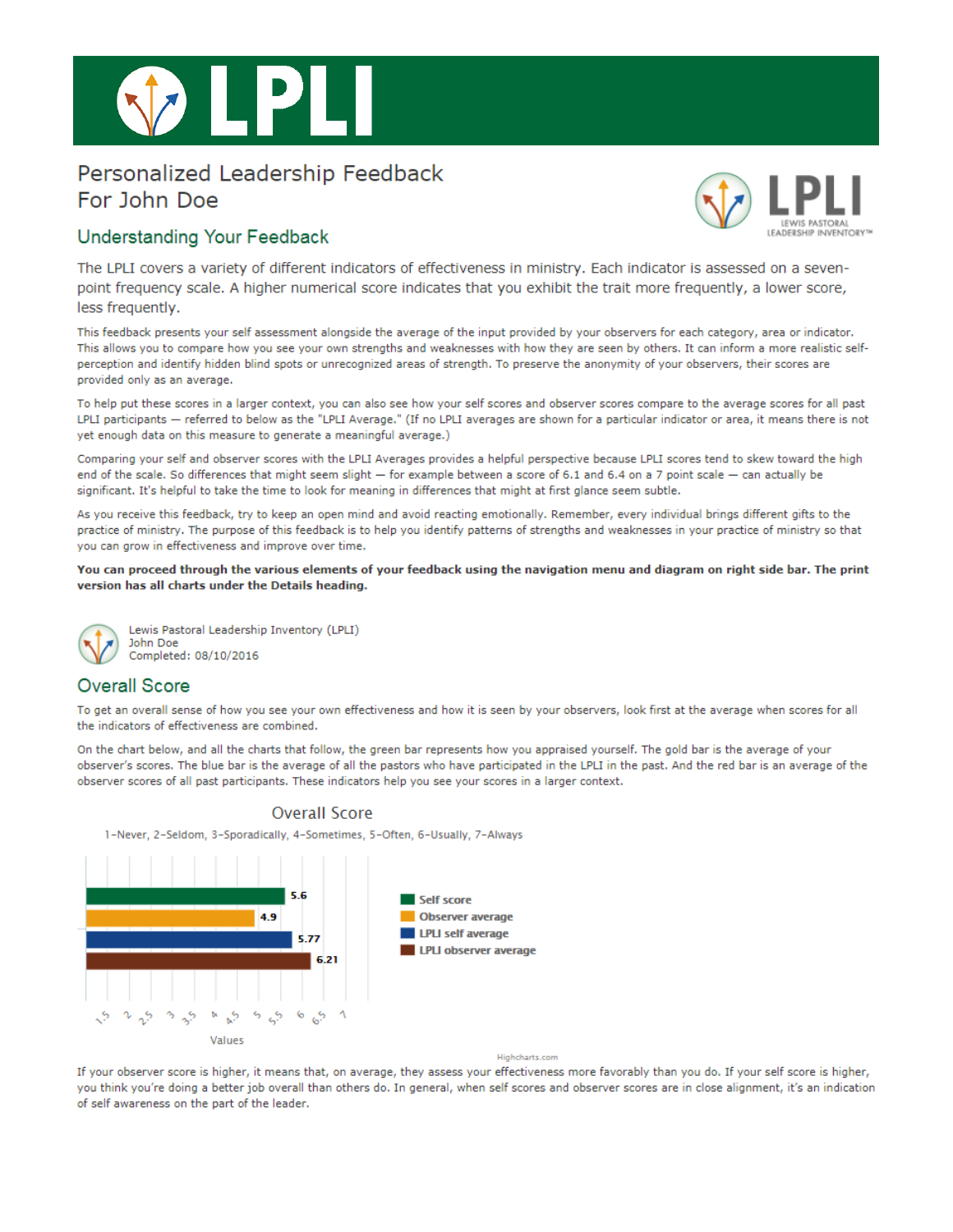# Leadership as Character, Competence, and Contribution

In developing the LPLI, the Lewis Center for Church Leadership analyzed the content of descriptions of pastoral effectiveness developed independently by many church leadership bodies, seeking to identify the elements almost always present in such descriptions. This content analysis pointed to three broad categories that capture the elements of pastoral effectiveness:

#### Character - Who a leader is

Competency - What a leader knows and does in the diverse areas of pastoral ministry

Contribution - What a leader accomplishes to advance the mission of making new disciples, fostering spiritual growth, and serving the world.

Your LPLI feedback is organized to give attention to these three categories of leadership effectiveness. To get an overall sense of your effectiveness across the category of character, competence, and contribution, look first at the overall average of scores when all the character indicators are combined.

Lewis Pastoral Leadership Inventory (LPLI) John Doe Completed: 08/10/2016

#### Character - Who a Leader Is

The first category has to do with character, or who the pastoral leader is as a person. We know today that no matter how gifted pastors are or how knowledgeable, in the end they can only be effective pastoral leaders if they are people of character people that others can look to with trust and see as spiritual leaders.

Competence - What a Leader **Knows and Does** 

The second category deals with competence or what leaders know, what they do, and how they function.

This is the largest category in the LPLI because clergy

are expected to know and do a myriad of things well.



Highcharts.com

### Competence

1-Never, 2-Seldom, 3-Sporadically, 4-Sometimes, 5-Often, 6-Usually, 7-Always



### Contribution

1-Never, 2-Seldom, 3-Sporadically, 4-Sometimes, 5-Often, 6-Usually, 7-Always



# Contribution - What a Leader Accomplishes

The third category is contribution. If character refers to who the leader is, and competence to what the leader does, contribution refers to what the leader accomplishes. In biblical language, we talk about this as fruitfulness or the fruits of ministry.

Copyright @2019 Lewis Center for Church Leadership | All right reserved

Character

Highcharts.com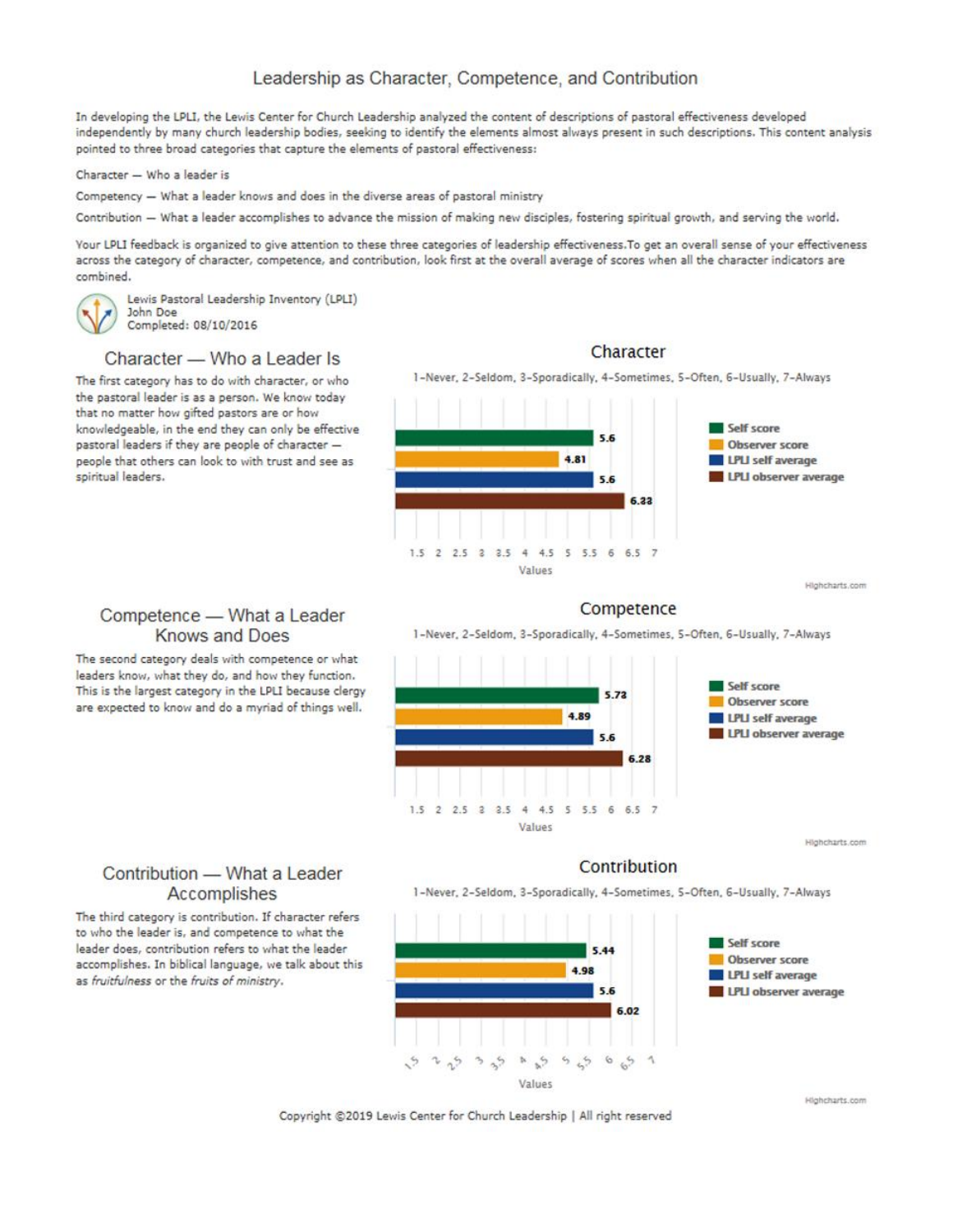LPLI's 75 indicators are organized into 15 areas of effectiveness, each comprised of 5 specific indicators. Each of the 15 areas of effectiveness relates to one of the three broad categories – Character, Competence, and Contribution. The sample feedback below displays indicators relate to Spiritual Authenticity, one of the areas of effectiveness in Character category.